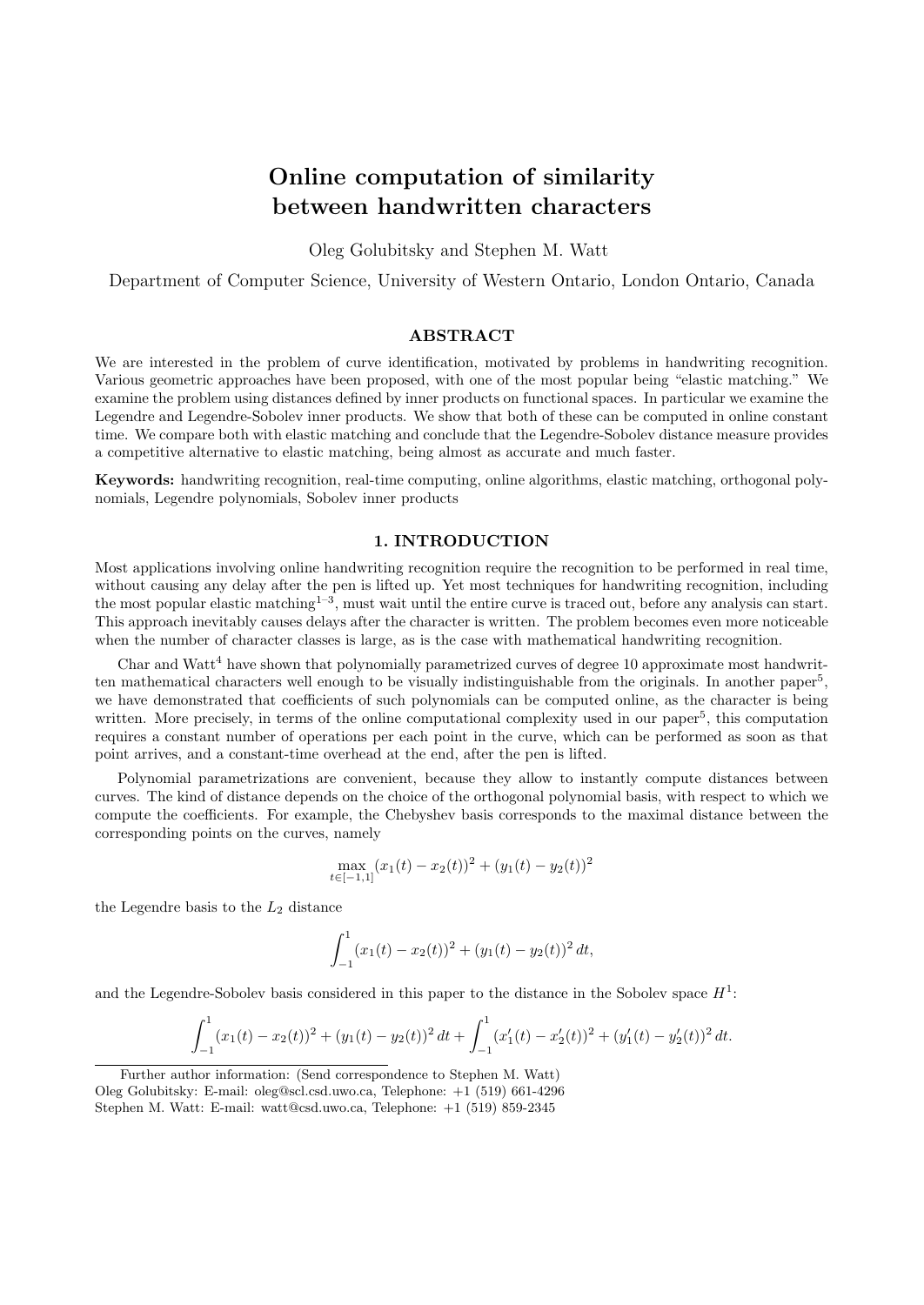The above formulas make it clear that the distance depends on the parametrization of the curve. We chose three parametrizations for comparison: by time, by arc length, and by affine arc length.<sup>6</sup>

In this paper, we verify experimentally that for the purpose of recognition of handwritten mathematical characters, the distance between Legendre-Sobolev coefficient vectors is more robust than the distance between Legendre coefficients. We show examples of characters, which are wrongly classified as similar by the Legendre distance. Moreover, we demonstrate that the Legendre-Sobolev distance measure is almost as accurate as the elastic matching distance. This conclusion is valid for all three parametrizations. Also, for any fixed distance measure, parametrization by arc length shows a slight advantage over the other two parametrizations.

# 2. LEGENDRE AND LEGENDRE-SOBOLEV INNER PRODUCTS

The Legendre inner product between two functions  $f, g : [-1, 1] \to \mathbb{R}$  is defined by

$$
\langle f, g \rangle_L = \int_{-1}^1 f(t)g(t)dt,
$$

and the Legendre-Sobolev inner product<sup>7</sup> is given by

$$
\langle f, g \rangle_{LS} = \int_{-1}^{1} f(t)g(t)dt + \lambda \int_{-1}^{1} f'(t)g'(t)dt,
$$

where  $\lambda$  is a positive real parameter. The latter may involve terms corresponding to higher order derivatives, but for the purposes of this paper we restrict ourselves to the first order. We also use  $\lambda = 1$ .

Systems of orthogonal polynomials  $\{P_0, P_1, P_2, \ldots\}$  with respect to the above inner products can be obtained by applying the Gram-Schmidt orthogonalization process to the monomial basis  $\{1, t, t^2, \ldots\}$ . A function  $f: [-1,1] \to \mathbb{R}$  can be represented as an infinite linear combination of the orthogonal polynomials

$$
f(t) = \sum_{i=0}^{\infty} a_i P_i(t)
$$

called the Legendre (or Legendre-Sobolev) series, depending on the choice of the inner product. The coefficients of the series are given by the formulas

$$
a_i = \frac{\langle f, P_i \rangle}{\langle P_i, P_i \rangle}, \quad i = 0, 1, 2, \dots
$$
\n(1)

Here  $\langle \cdot, \cdot \rangle$  stands for one of the above inner products  $\langle \cdot, \cdot \rangle_L$  or  $\langle \cdot, \cdot \rangle_L$  and it is assumed that the integrals involved in the inner product are well defined for  $f$ .

Truncation of the above series at degree d

$$
\sum_{i=0}^{d} a_i P_i(t)
$$

gives a degree d polynomial which is the closest to the function f among all polynomials of degree  $d$ , in terms of the Euclidean norm  $||f|| = \sqrt{\langle f, f \rangle}$  induced by the inner product. Thus, the truncated series is an approximation of the function f:

$$
f(t) \approx \sum_{i=0}^{d} a_i P_i(t).
$$

Such approximation allows one to think of functions as points in a  $(d+1)$ -dimensional vector space and compute the distance between two functions  $f$  and  $g$  as a Euclidean distance between their coefficient vectors. Namely, if

$$
f(t) \approx \sum_{i=0}^{d} a_i P_i(t)
$$
 and  $g(t) \approx \sum_{i=0}^{d} b_i P_i(t)$ ,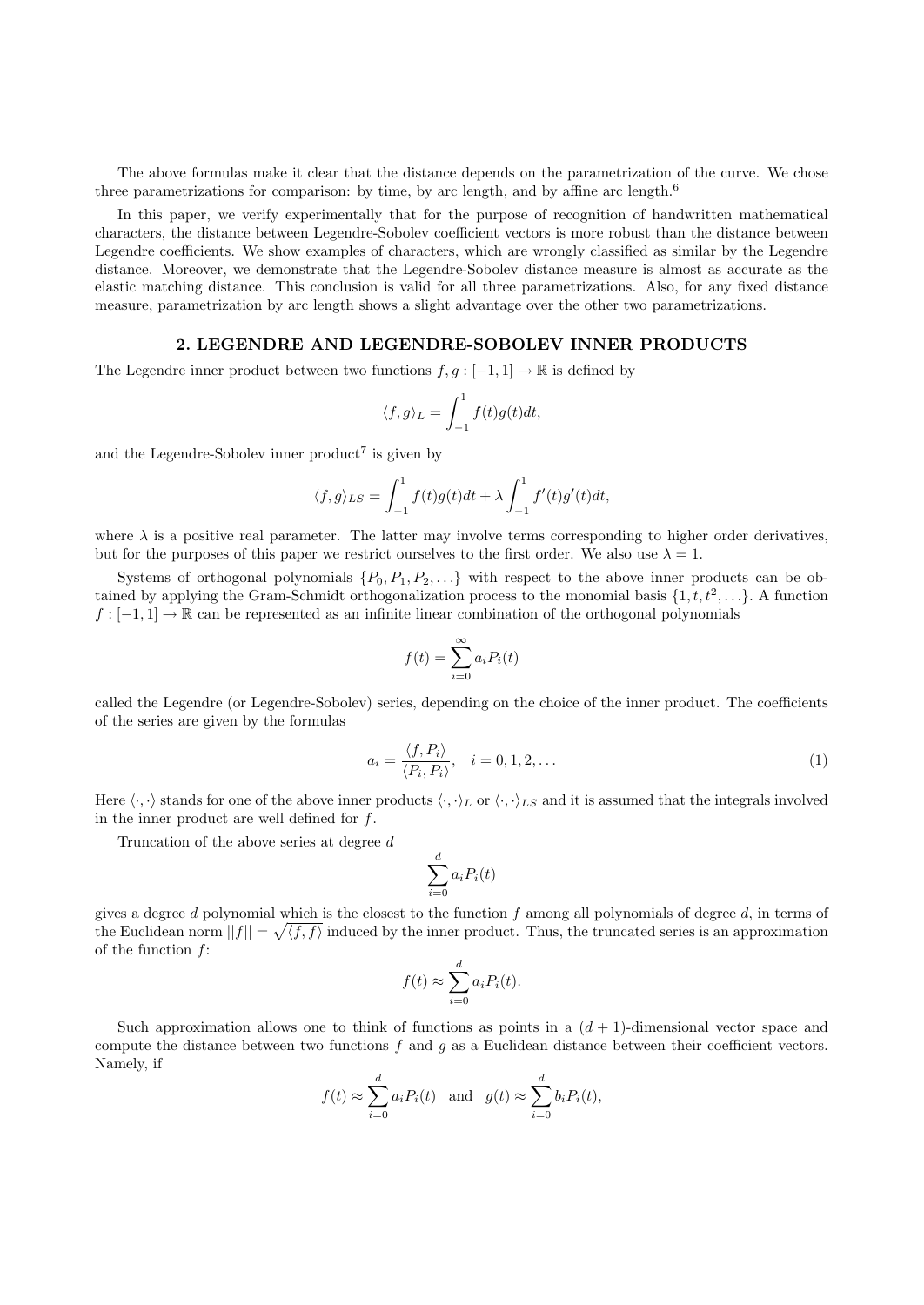then the distance between  $f$  and  $g$  is given by

$$
||f-g|| \approx \sqrt{\sum_{i=0}^d (a_i - b_i)^2}.
$$

# 3. COMPUTING DISTANCES IN REAL TIME

An online algorithm for computing the coefficients of the truncated Legendre series has been proposed previously<sup>5</sup>. Here we summarize the idea and note that it is equally applicable to Legendre-Sobolev series.

Having precomputed the coefficients of orthogonal polynomials and squares of their norms  $\langle P_i, P_i \rangle$ , we use formula (1) to obtain the coefficients of the truncated series. Our function  $f(t)$  is one of the two coordinate functions  $x(t)$  and  $y(t)$ , whose values are sampled by the pen and arrive at time moments  $t_0, t_1, t_2, \ldots$  with relatively constant time intervals. When the k-th point arrives, we update the values of the moments

$$
m_i = \int_{t_0}^{t_k} t^i f(t) dt, \ \ i = 0, 1, \dots d.
$$

This requires  $O(d)$  operations for each point.

When the last point arrives at time  $t_N$  and pen is lifted up, we apply linear substitution  $[t_0, t_N] \rightarrow [-1, 1]$  to rescale the moments to the interval  $[-1,1]$  and change the basis from the monomial basis  $\{1, t, t^2, \ldots t^d\}$  to the orthogonal polynomial basis  $\{1, P_1, P_2, \ldots, P_d\}$ . The change of basis requires  $O(d^2)$  operations, independent of N. The value of d is small, typically 10.

In contrast, computation of the elastic matching distance requires  $O(N)$  operations per point. Moreover, we usually need to normalize the size of the character before doing elastic matching, which implies that we cannot begin elastic matching before the pen is lifted and imposes  $O(N^2)$  computational overhead after that.

For Legendre-Sobolev inner product, the same algorithm can be applied as for the Legendre inner product. In order to avoid computing the derivative of  $f(t)$  at the points  $t_i$ , we use integration by parts:

$$
\int_{t_0}^{t_k} t^i f(t) dt + \lambda \int_{t_0}^{t_k} i t^{i-1} f'(t) dt = \int_{t_0}^{t_k} t^i f(t) dt + \lambda \left( i t^{i-1} f(t) \Big|_{t_0}^{t_k} - \int_{t_0}^{t_k} i (i-1) t^{i-2} f(t) dt \right) =
$$

$$
\int_{t_0}^{t_k} [t^i - \lambda i (i-1) t^{i-2}] f(t) dt + \lambda i t^{i-1} f(t) \Big|_{t_0}^{t_k}.
$$

# 4. COMPARISON WITH ELASTIC MATCHING

Our experiments were performed on a data set of handwritten mathematical symbols collected at the Ontario Research Centre for Computer Algebra (ORCCA). The collection was taken from 16 test users, who were asked to provide handwritten samples of different mathematical symbols. The users were asked to provide samples only for characters that are familiar to them. Consequently, some characters have more samples than others. Out of all samples, we selected 1666 single-stroke characters. These characters were visually inspected and 1587 of them were classified into 107 different classes. The remaining 79 characters were not attributed to any class. A summary of the resulting class sizes is given in Figure 1.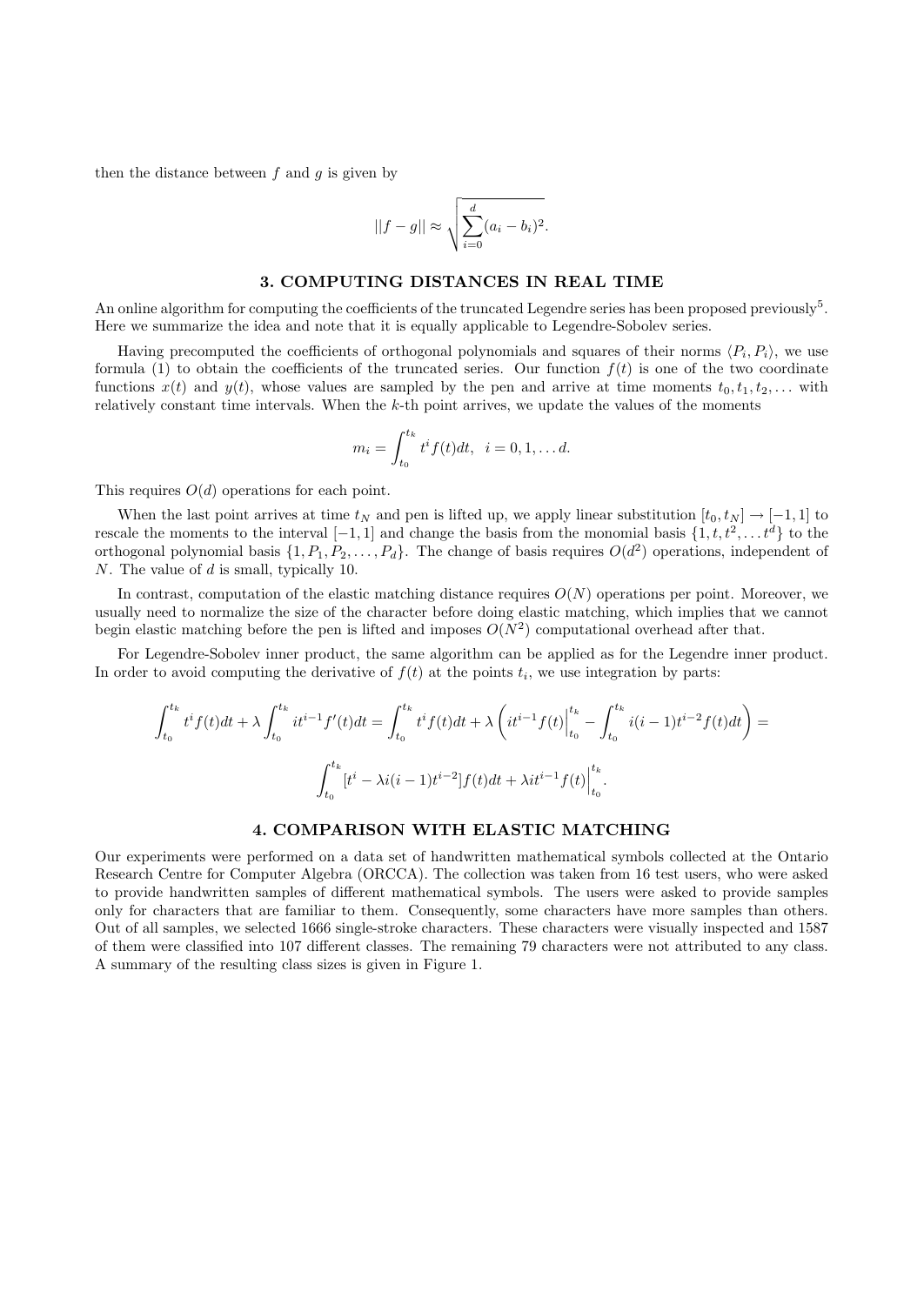

Figure 1. Numbers of classes of size at least s (left) and total numbers of elements in these classes (right).



Table 1. Correct retrieval rates by nearest neighbor for Legendre-Sobolev distance and elastic matching distance with 5, 10, and 25 points, calculated for characters drawn from classes of size at least s, where s ranges from 2 to 40. Parameterization of curves by arc length is used for all distance measures.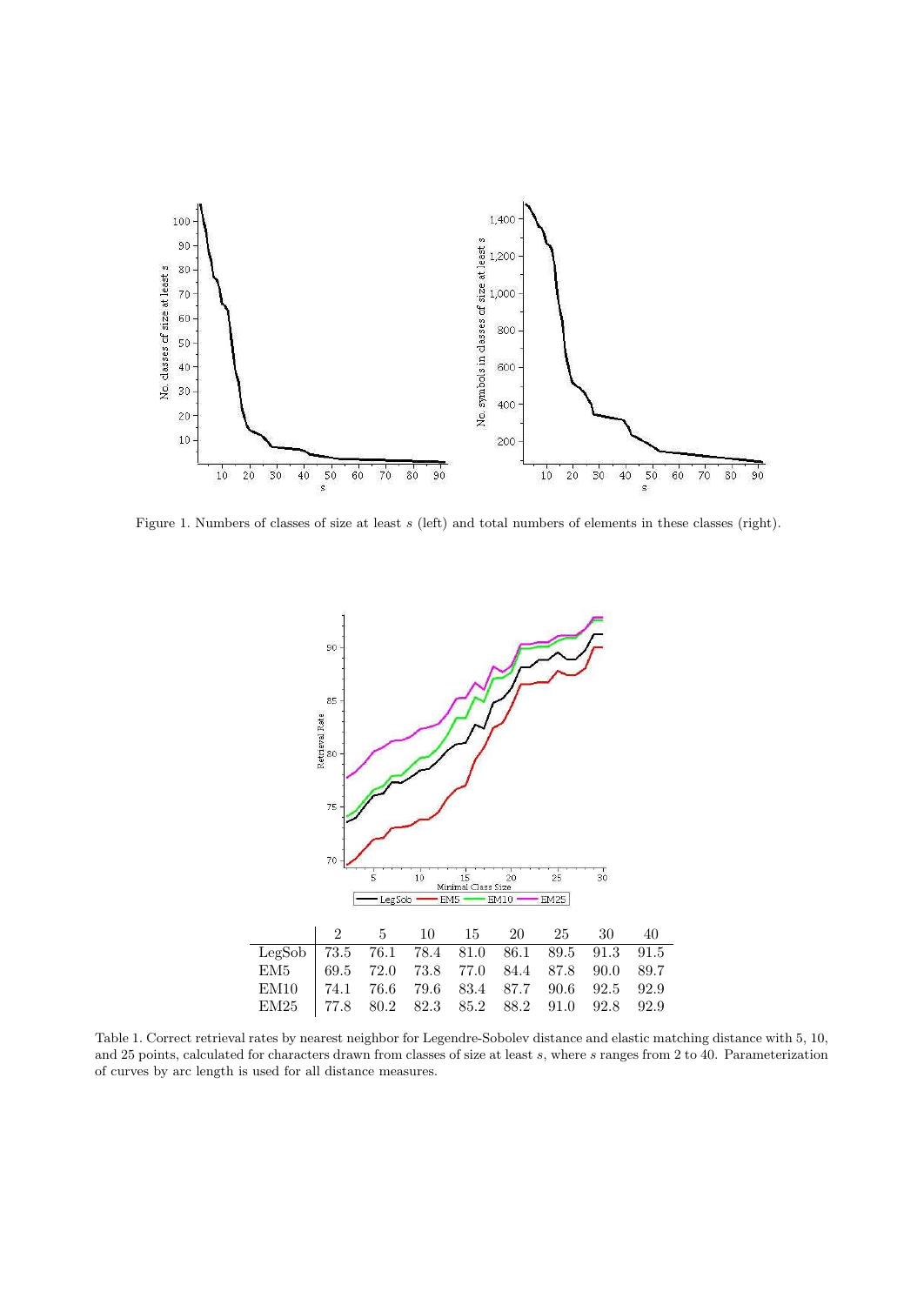# 4.1 Legendre-Sobolev versus Elastic Matching

Our main experiment shows that classification accuracies of the Legendre-Sobolev distance measure and elastic matching are similar, while the Legendre-Sobolev distance can be computed much faster.

For each type of distance measure and every integer  $s = 2, \ldots, 40$ , we computed the percentage of characters from classes of size at least s that are correctly classified by their nearest neighbor (the latter is chosen among all 1666 characters in the database). Note that the elastic matching distance measure depends on an arbitrary parameter, the number of points that are sampled from the curve and used as input to the dynamic programming elastic matching algorithm. In our experiments we let this number of points vary. The results are summarized in Table 1.

For classes with few samples, elastic matching performs about 4% better than Legendre-Sobolev. For example, for classes with 15 samples we have 85.2% correct retrieval rate for elastic matching and 81.0% for Legendre-Sobolev. Naturally, the correct retrieval rate grows with the number of samples, regardless of the choice of the distance measure. The growth is nearly linear until the class size reaches about 25. At this point, the correct retrieval rate levels off at about 90–93% for both distance measures, the elastic matching having only a 1–1.5% advantage over Legendre-Sobolev.

This advantage is not very significant, taking into account the fact that Legendre-Sobolev distance can be computed much faster. Indeed, computing Legendre-Sobolev distance for degree 10 amounts to adding 20 square differences (the Legendre-Sobolev expansion of degree 10 actually has 11 coefficients, but the constant term is eliminated as a result of normalization with respect to translation). Computation of elastic matching with 10 points amounts to 200 square differences (*i.e.*, is 10 times slower than Legendre-Sobolev); and for 25 points, which we show below to be an optimal number of points for elastic matching, we have  $25^2 \times 2 = 1250$  square differences, which is more than 60 times slower than Legendre-Sobolev.

In practice, faster distance algorithm allows us to compare against a larger set of samples. As our experiments confirm, this directly translates into an increased classification accuracy.

The remaining experiments investigate in detail alternative choices of parameters that were fixed in the main experiment, such as parameterization of the curve, number of points for elastic matching, and number of nearest neighbors.

# 4.2 Number of Points for Elastic Matching

We show experimentally that the optimal number of points to be sampled from the character curve for elastic matching is about 25 (for the purpose of comparison of handwritten mathematical symbols). Table 2 shows the correct retrieval rates by nearest neighbor with respect to the elastic matching distance versus minimal allowed class size, for the number of sample points equal to 5, 10, 25, 50, and 100.

#### 4.3 Choice of Parameterization

We show experimentally that the optimal choice of curve parametrization is arc length, regardless of the distance measure. Table 3 an Table 4 show how the correct retrieval rates depend on the choice of parameterization, for the Legendre-Sobolev and elastic matching distance measures, respectively. We have examined three parameterizations that frequently appear in the literature: the natural parameterization by time, the parameterization by arc length, and the parameterization by affine arc length. The last two parameterizations depend only on the curve, whereas the first one also depends on the variations in speed with which the curve is being traced out. It is probably this latter dependence, that makes the distances based on the time parameterization less robust. For the Legendre-Sobolev distance measure, parameterizations by arc length and affine arc length yield similar recognition rates; for elastic matching, arc length parameterization is noticeably better.

# 4.4 Number of Nearest Neighbors

For classes with few elements, classification by the single nearest neighbor gives best results. As the size of classes increases, higher-order nearest neighbor methods gradually catch up (for Legendre-Sobolev) or take over (for elastic matching). The results are shown in Table 5 (for Legendre-Sobolev distance measure) and Table 6 (for elastic matching with 25 points). In all cases, curves are parameterized by arc length.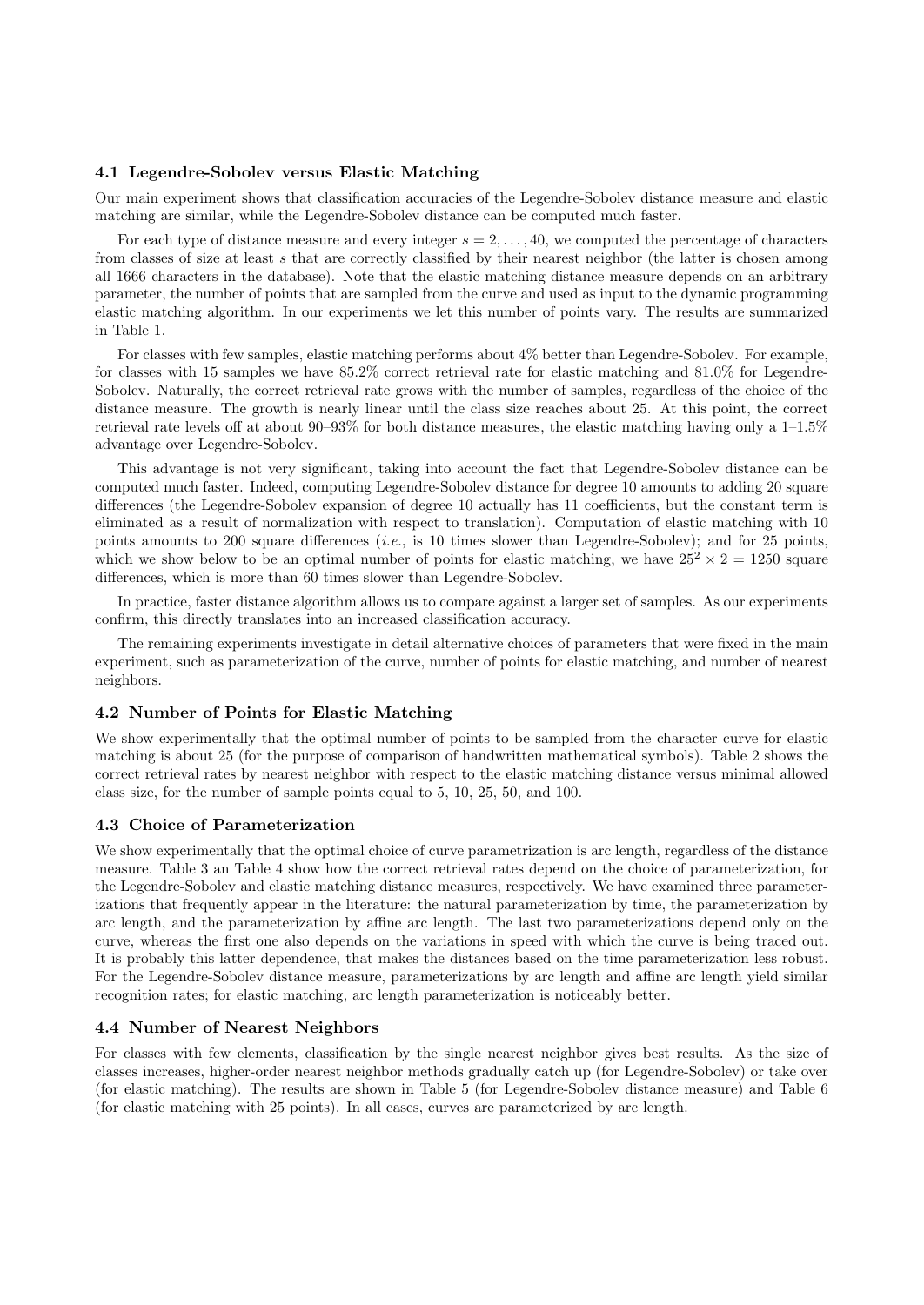

Table 2. Retrieval rates by nearest neighbor for elastic matching distance with 5, 10, 25, 50, and 100 points, calculated for characters drawn from classes of size at least s, where s ranges from 2 to 40. Parameterization of curves by arc length is used.



Table 3. Retrieval rates by nearest neighbor for Legendre-Sobolev distance and parameterizations by time, arc length, and affine arc length.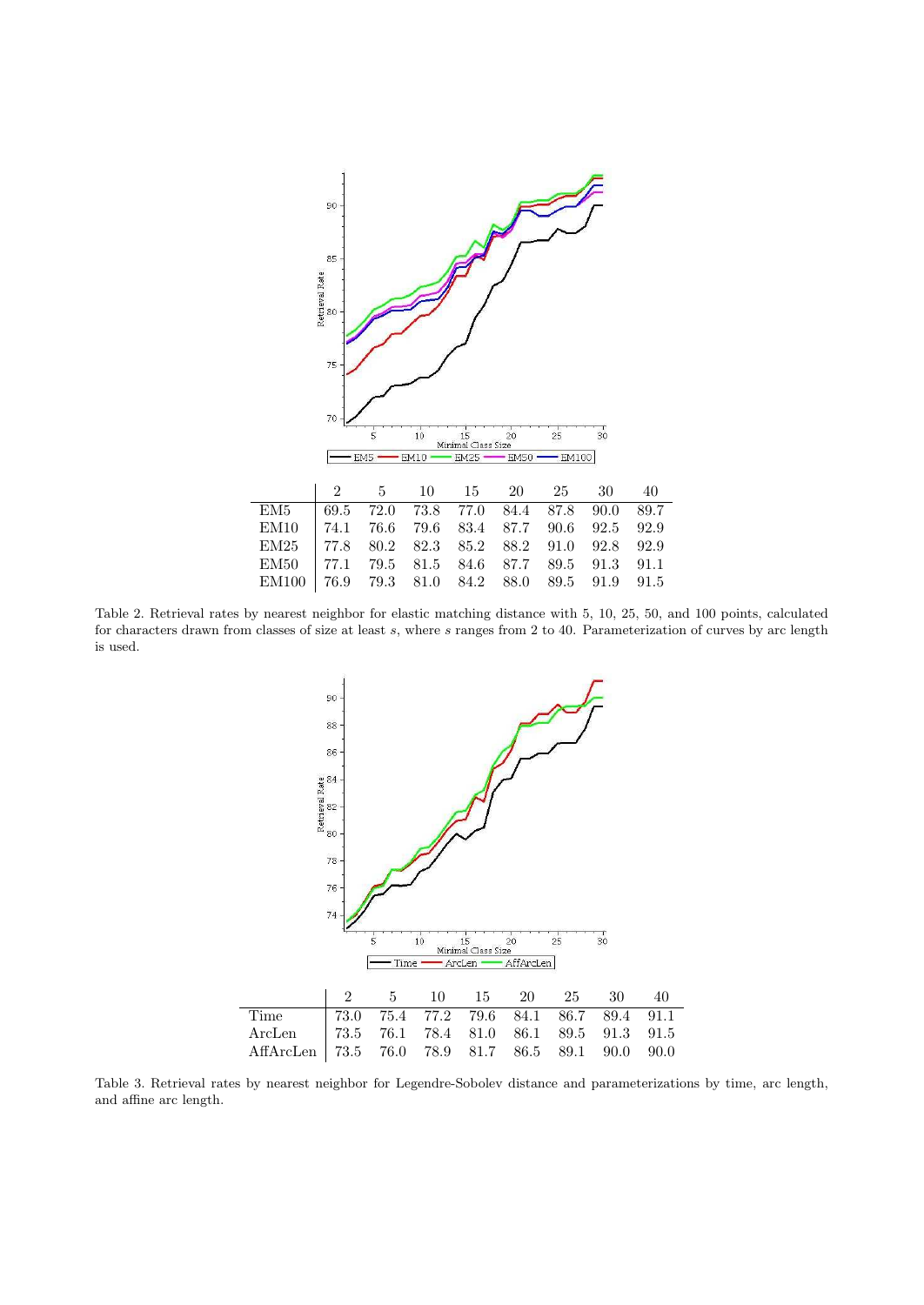

Table 4. Retrieval rates by nearest neighbor for elastic matching distance with 25 points and parameterizations by time, arc length, and affine arc length.



Table 5. Retrieval rates by 1, 3, and 5 nearest neighbors for Legendre-Sobolev distance. Parameterization by arc length.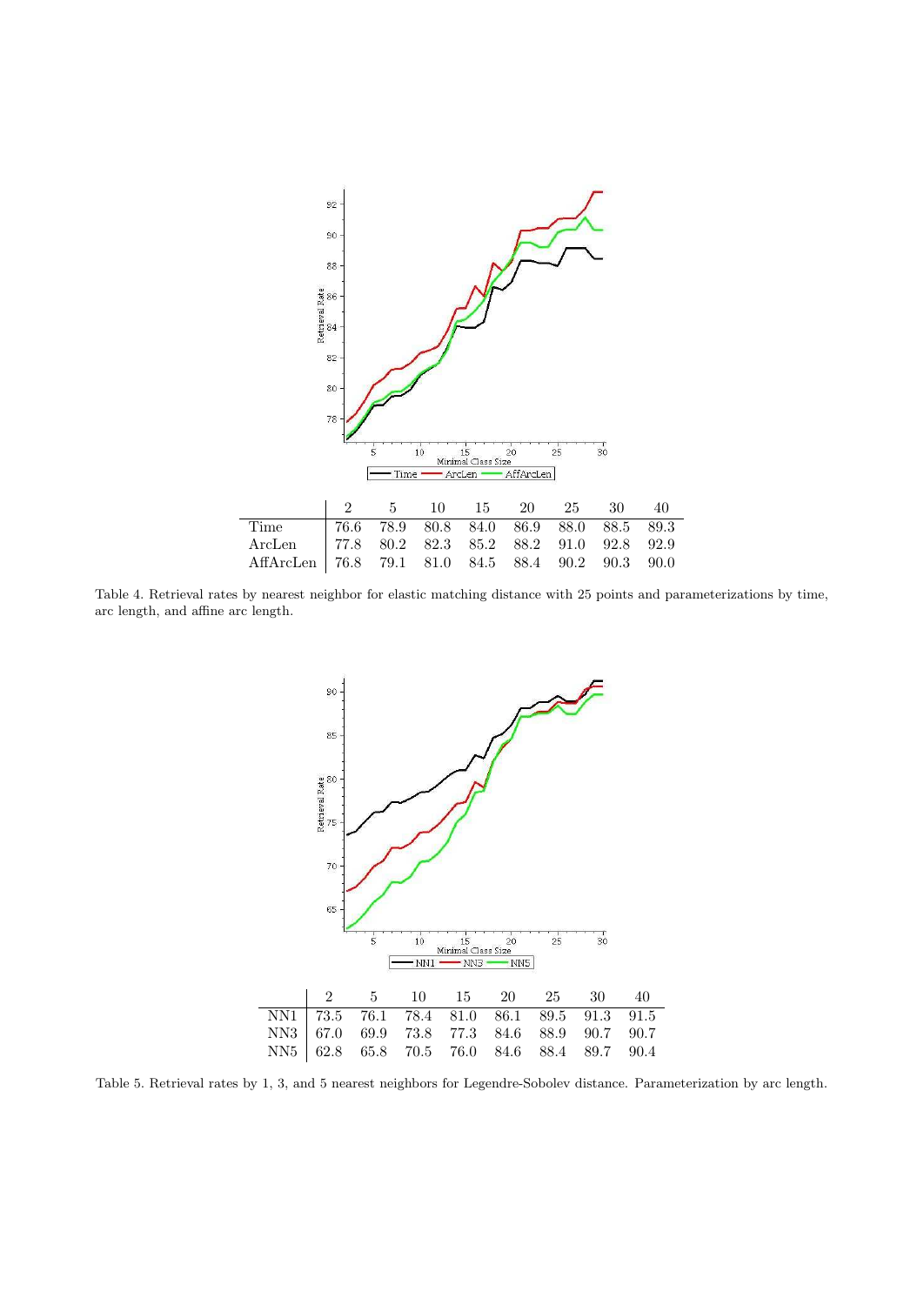

Table 6. Retrieval rates by 1, 3, and 5 nearest neighbors for Legendre-Sobolev distance. Parameterization by arc length.

#### 4.5 Legendre Distance Shows Poor Performance

As Table 7 shows, the performance of the Legendre distance measure is inferior to that of Legendre-Sobolev distance, and even to that of elastic matching with only 5 sample points. As Legendre and Legendre-Sobolev distances require the same numbers of arithmetic operations, we conclude that the latter is preferable to the former for the purposes of recognition of handwritten mathematical symbols.

Examples of the 25 closest symbols to a character " $m$ " with respect to the three distance measures and parametrization by arc length are shown in Figures 2 and 3.

# 5. ON THE PERFORMANCE OF DISTANCE MEASURES REQUIRED FOR RECOGNITION OF HANDWRITTEN MATHEMATICAL SYMBOLS

Recognizers for certain settings, e.g. mathematical handwriting, may have to classify a character among about 200 classes. Our experiments have shown that at about 25-30 sample characters per class the performance of various distance measures stabilizes; to be safe, assume that we need 50 sample characters per class. Then, with the Legendre-Sobolev distance measure, whose computation amounts to adding 20 square differences  $(i.e.,$ performing 60 arithmetic operations), we can compare a given character with all model characters in our database in  $200 \times 50 \times 60 = 300,000$  arithmetic operations.

The computation of Legendre-Sobolev coefficients from moments requires floating point arithmetic.<sup>5</sup> However, this can be done in advance for each character in the database, and needs to be done only once for the character to be classified. Once the Legendre-Sobolev coefficients are obtained, the distance can be computed in 16-bit integer arithmetics.

Indeed, the absolute values of the Legendre-Sobolev coefficients for character curves in our database, after size normalization, do not exceed 1. Moreover, as we will show below, we only need to know the coefficients up to four decimal digits. Thus we can multiply each coefficient by 10000, round the result to the nearest integer, and safely use it in distance computations instead of the original floating point value. At present, it should be possible to perform 300, 000 16-bit arithmetic operations almost instantly on even inexpensive modern hardware.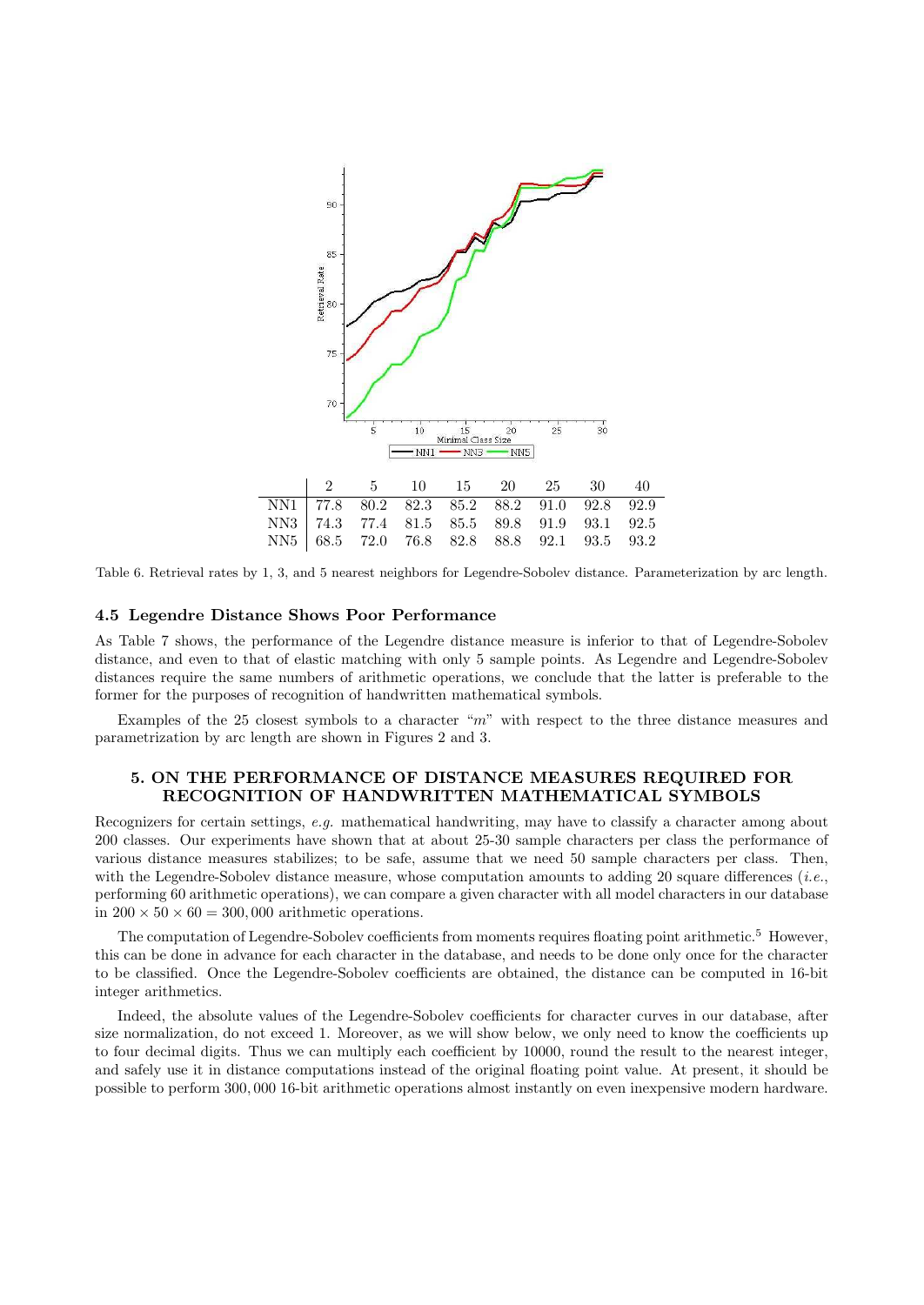

Table 7. Retrieval rates by nearest neighbor for Legendre, Legendre-Sobolev, and 5-point elastic matching distance measures. Parameterization by arc length.



Figure 2. The 25 closest symbols by Legendre (left) and Legendre-Sobolev (right) distance.



Figure 3. The 25 closest symbols by elastic matching with 10 points (left) and 100 points (right).